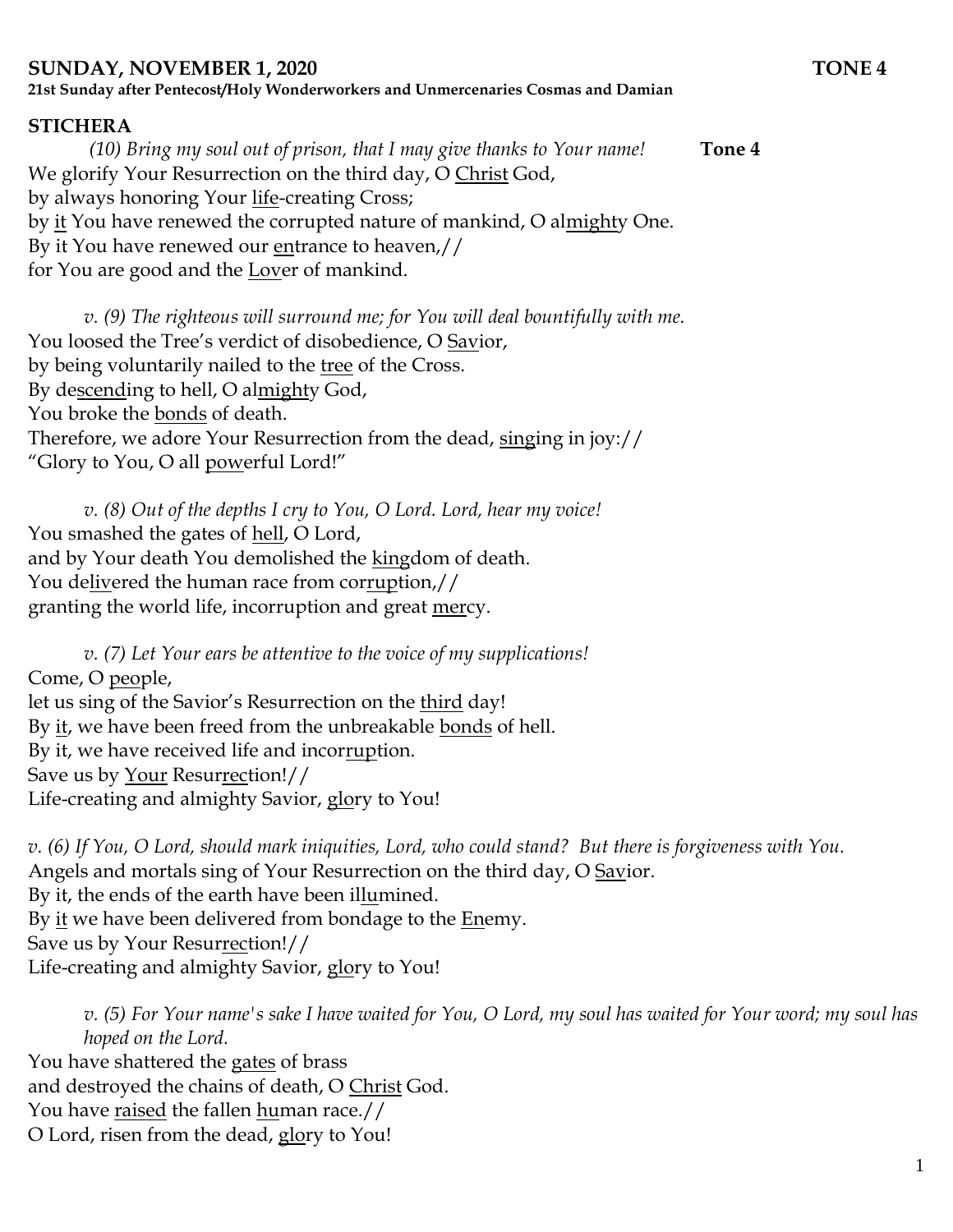*v. (4) From the morning watch until night, from the morning watch, let Israel hope on the Lord!* **Tone 6** Having placed all their hope in heaven, the saints laid up for themselves a treasure that cannot be stolen away. They freely received and freely give healing to the infirm. Following the Gospel, they acquired neither silver nor gold, but performed works of mercy for both men and beasts, // that, obedient to Christ, they might pray with boldness on behalf of our souls.

*v. (3) For with the Lord there is mercy and with Him is plenteous redemption, and He will deliver Israel from all his iniquities.*

The two holy ones who shared a single character and single soul, the like-minded companions, disdained corruptible things on earth, showing themselves to be citizens of heaven like the Angels, though dwelling in the body. Therefore they grant healings to all who suffer, performing good works for those in need without exacting any fee. Let us fittingly honor them with an annual festival, // for they pray to Christ with boldness on behalf of our souls!

*v. (2) Praise the Lord, all nations! Praise Him, all peoples!* The divinely wise Cosmas and Damian, the ever-memorable pair, made themselves fully the dwelling of the Trinity. They pour forth the waters of healing like torrents from the life-giving Source, by their touch, their relics cure suffering, and their very names drive infirmities away from all those who turn to the saving harbor of Christ.// They pray with boldness on behalf of our souls.

*v. (1) For His mercy is abundant towards us; and the truth of the Lord endures for ever.*  O holy unmercenaries, Cosmas and Damian, you scorned the tyranny of suffering, trampling down, by Christ's power, every snare of the Evil Serpent! You were revealed to be as radiant as beacons, ever illumining the whole world with divine signs, driving away darkness and infirmities by grace; showing yourselves to be the saviors of all who, with steadfast faith,// celebrate your glorious memory, all-wise ones.

*Glory to the Father, and to the Son, and to the Holy Spirit;* **Tone 6** *(for Saints Cosmas and Damian)* Boundless is the grace the saints have received from Christ! Therefore their relics continually work miracles by the power of God, and their names, invoked with faith, heal incurable diseases. Through them free us also from passions of soul and <u>body</u>, // O Lord and Lover of mankind!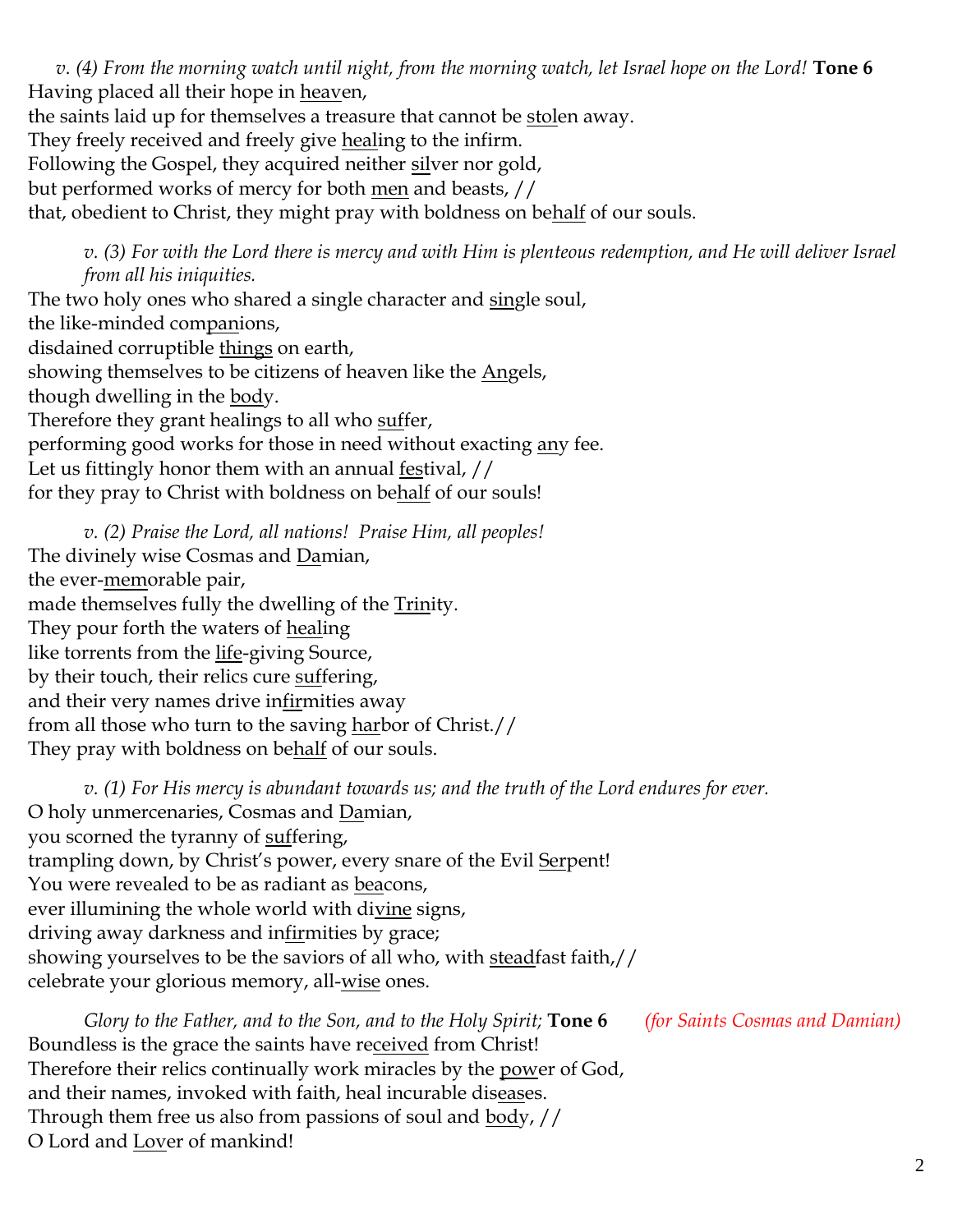*now and ever, and unto ages of ages. Amen.* **Tone 4** *(Theotokion – Dogmatikon)* The Prophet David was a Father of the Lord through you, O Virgin. He foretold in songs the One Who worked wonders in you: "At Your right hand stood the Queen," Your Mother, the mediatrix of life, since God was freely born of her without a father. He wanted to renew His fallen image, made corrupt in passion, so He took the lost sheep upon His shoulder and brought it to His Father, joining it to the heavenly pow'rs.// Christ who has great and rich mercy has saved the world, O Theotokos.

## **APOSTICHA**

**Tone 4** By ascending the Cross, O Lord, You have annulled our ancestral curse. By descending to hell, You have freed the eternal prisoners, granting incorruption to the human race.// Therefore in songs we glorify Your life-creating and saving Resurrection.

*v. The Lord is King; He is robed in majesty!*  By hanging upon the Tree, O only powerful Lord, You shook all of creation. By being laid in the tomb You have raised those who dwelt in the tombs, granting life and incorruption to the human race.// Therefore in songs we glorify Your rising on the third day.

*v. For He has established the world, so that it shall never be moved.* The lawless people, O Christ, handed You over to Pilate, condemned to be crucified, thus proving themselves ungrateful before their Benefactor. But voluntarily You endured burial, rising by Your own power on the third day as God,// granting us life everlasting and great mercy.

*v. Holiness befits Your house, O Lord, forevermore!*  With tears the women reached Your tomb, searching for You, but not finding You. They wept with wailing and lamented: "Woe to us! Our Savior, King of all, how were You stolen? What place can hold Your life-bearing body?" An Angel replied to them: "Do not weep but go and proclaim that the  $Lord$  is risen,  $//$ </u> granting us joy as the only compassionate One!"